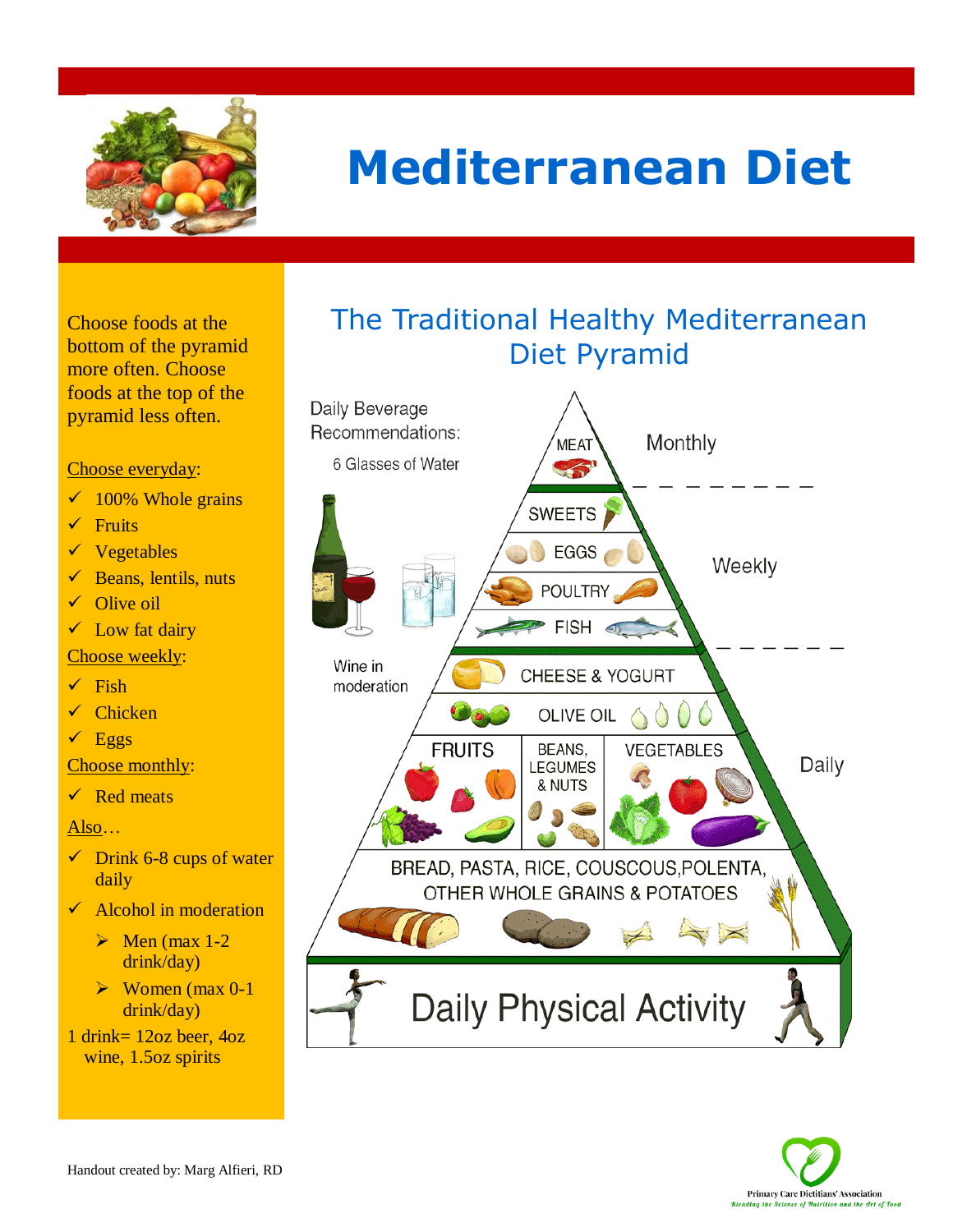### **The Research…**

#### Key Outcomes

A large meta-analysis of 18 studies & over 4 million people found:

- $\geq$  8% reduction in overall deaths
- $\geq 10\%$  reduction in heart related deaths
- $\geq 4\%$  reduction in cancer related deaths

Sofi F, Macchi C, Abbate P, Gensini GF, Casini A (2014). Health Nutr 17(12);2769-2782.

#### PREDIMED Study

This study looked at people with heart disease in a randomized control trial comparing: 1. Low fat diet 2. MedDiet with EVVO or 3. MedDiet with nuts:

Results:

 $\triangleright$  There was a 30% reduced incidence of cardiovascular events with both MedDiet groups

Estruch R, Rose E, Salas-Savlaldo J, et al (2018). N Engl J Med, 2018 Jun 21: 378 (25): 2441-2442. doi:10.1056/NEJMoa1800389

*Ask your registered dietitian for a MedDiet Score tool to rate your own diet.*

## How Does the Diet Work?



This isn't your typical *diet,* it's a lifestyle! The pyramid emphasizes healthy sources of fat, a low intake of saturated and trans fats, a high fibre intake and a high intake of fruits and vegetables.

## Healthy Choices Every Day!

*Physical Activity* is at the base of the pyramid, which means that it is important to include it each day. Regular exercise can include: walking, jogging, cycling, swimming, skipping, and recreational sports and leisure activities. Move your body in ways you enjoy!

*Grains* are the second largest group. Grains break down into simple sugars, which our body and brain use for fuel. Choose *whole* grains over *white/refined* grain products more often. Whole grains are packed with protein, fibre, B vitamins, and iron.

*Fruits & Vegetables* are packed with vitamins, minerals, antioxidants, and fibre! Fresh or frozen fruits and vegetables are best, but canned is also a good option during certain seasons or if you are on a tight budget.

*Legumes* (beans, peas, & lentils) are high in protein, folate, potassium, iron, and magnesium. They are also an excellent source of soluble fibre which helps to lower blood sugar and cholesterol.

*Nuts & Seeds* are great to include every day. They help reduce LDL (bad cholesterol), increase HDL (good cholesterol) and are packed with nutrients, healthy fats, and energy. Aim for a small handful which is about 10 almonds, 5 walnuts, or 15 shelled pistachios. Pair with a fruit for a balanced snack!

*Extra Virgin Olive Oil* (EVOO) is the main source of added fat within the Mediterranean diet, instead of butter or lard. EVOO is a heart healthy fat which helps to lower LDL (bad cholesterol) and increases HDL (good cholesterol), which is important for the prevention of cardiovascular disease (CVD).



*Cheese & Yogurt* are great dairy choices as they provide protein and other nutrients. All dairy has some saturated fat (which can raise cholesterol), so it is important to choose lower fat dairy products. The fat in dairy is called milk fat (M.F. %); aim for 0-2% milk, 0-3% yogurt, and less than 25% cheeses more often than higher fat varieties.